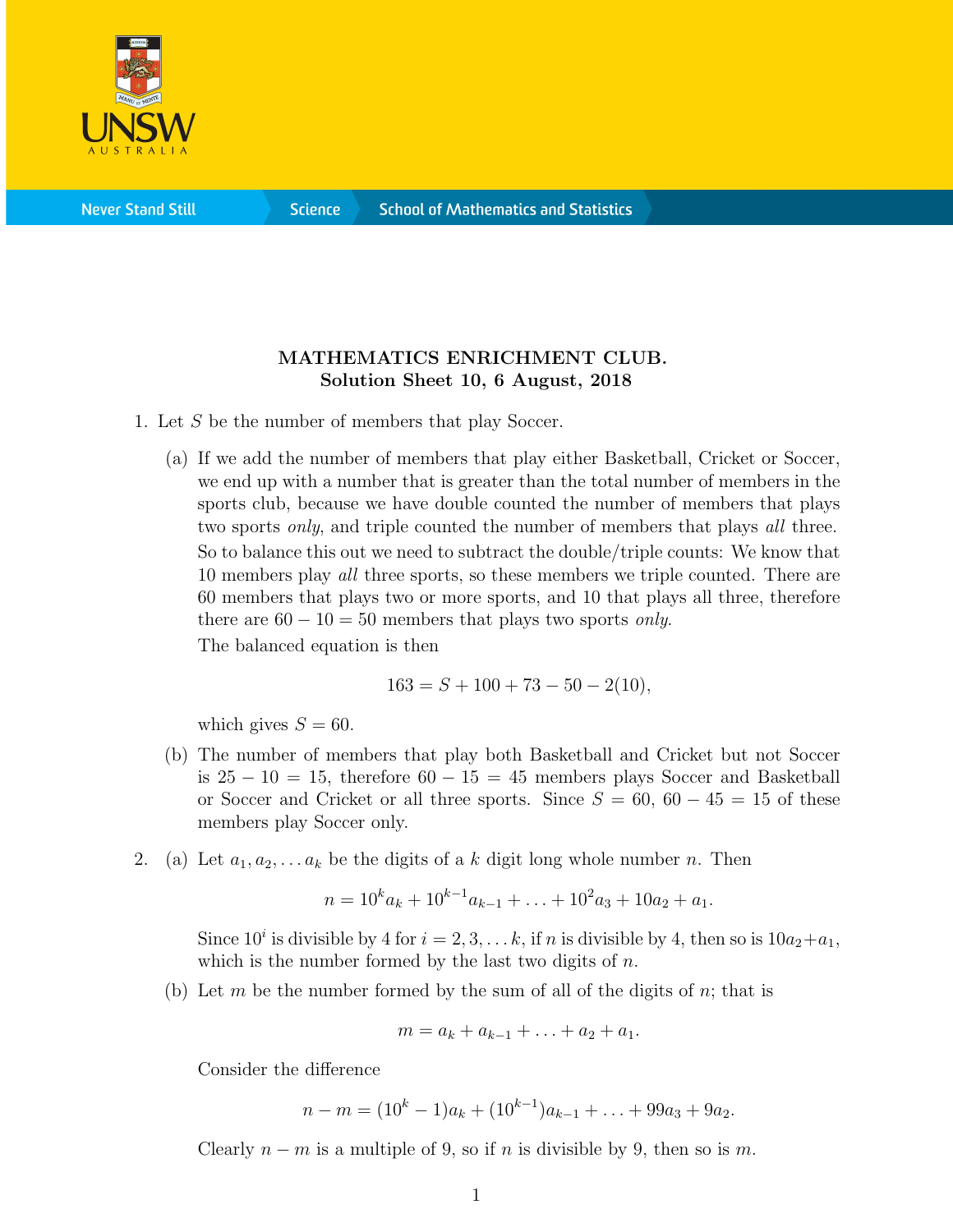3. We can write the finite sum as

$$
1 + \frac{1}{2} + \frac{1}{6} + \frac{1}{12} + \ldots + \frac{1}{10100} = 1 + \sum_{n=2}^{101} \frac{1}{n(n-1)}
$$

Using the given formula,

$$
1 + \sum_{n=2}^{101} \frac{1}{n(n-1)} = 1 + \sum_{n=2}^{101} \left( \frac{n-1}{n} - \frac{n-2}{n-1} \right)
$$
  
=  $1 + \sum_{n=2}^{101} \frac{n-1}{n} - \sum_{n=1}^{100} \frac{n-1}{n}$   
=  $1 + \frac{100}{101}$ .

4. Let the number we wish to express as a continued fraction be n. As given in the hint,  $a_0 = |n|$ , which is easy to calculate. Then

$$
n - a_0 = \frac{1}{a_1 + \frac{1}{a_2 + \frac{1}{a_3 + \dots}}},
$$

and taking reciprocals, we have

$$
\frac{1}{n-a_0} = a_1 + \frac{1}{1 + \frac{1}{a_2 + \frac{1}{a_3 + \dots}}}.
$$

Once again, we can see that  $a_1$  is the integer part of  $\frac{1}{1}$  $n - a_0$ . By iteratively taking reciprocals and finding integer parts, we can determine the values of  $a_1, a_2, a_3, \ldots$ . You should obtain the following results:

(a)  $\frac{355}{110}$ 113  $=[3; 7, 16]$ (b)  $\frac{113}{255}$ 355  $=[0; 3, 7, 16]$ (c)  $\sqrt{2} = [1; 2, 2, 2, \ldots]$ (d)  $\frac{1}{\sqrt{2}}$ 2  $=[0; 1, 2, 2, 2, \ldots]$ 

You should notice that (a) and (b) have terminating continued fractions, whereas (c) and (d) have repeating infinite continued fractions. This is, in fact, generally true: rational numbers have terminating continued fractions and quadratic irrationals have infinite continued fractions that repeat.

Also note that (a) and (b) are reciprocals (as are (c) and (d)), and their continued fractions are closely related.

5. (a) Let H be the reflection of F in the line BC. Then  $DH = DF; \angle FDC = \angle CDH;$ and  $\angle DFC = \angle DHC = 90^{\circ}$ .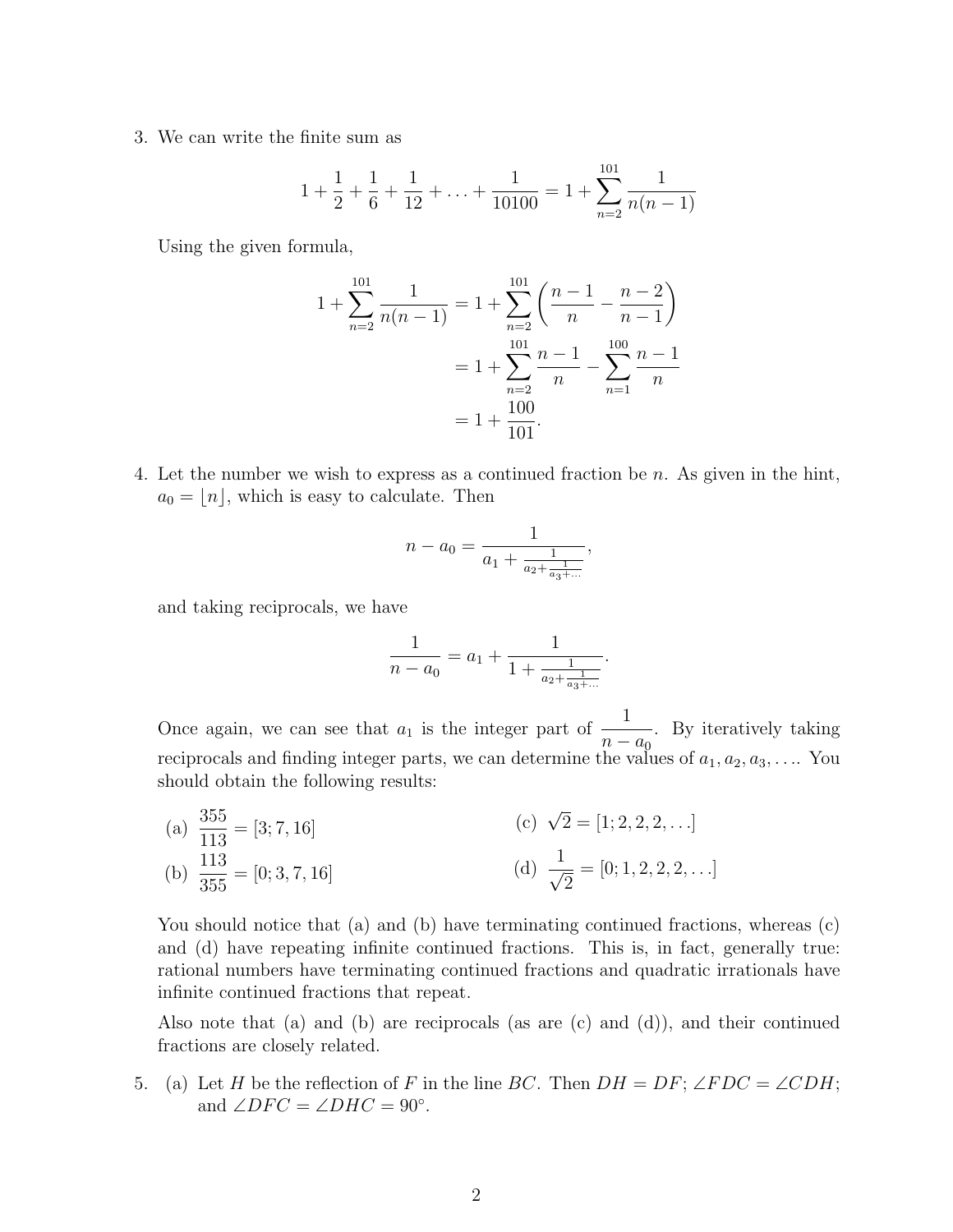

Now ∠ABC = ∠ACB, since  $\triangle ABC$  is isosceles, and since  $\triangle EBD$  and  $\triangle DFC$ are both right triangles,  $\angle EDB = \angle FDC = \angle CDH$ . Thus  $\angle EDB$  and  $\angle CDH$ are vertically opposite and hence EH is a straight line.

Furthermore,  $\angle EGC$ ,  $\angle GEH$  and  $\angle DHC$  are all right angles, so  $EGCH$  is a rectangle. Hence  $CG = EH + DH = ED + DF$ .

(b) The altitude is equal to the difference of the two distances.



(c) Let  $ABC$  be an equilateral triangle. Let D be an arbitrary point inside  $ABC$ , with distances to the vertices  $x, y$  and  $z$ , as shown.